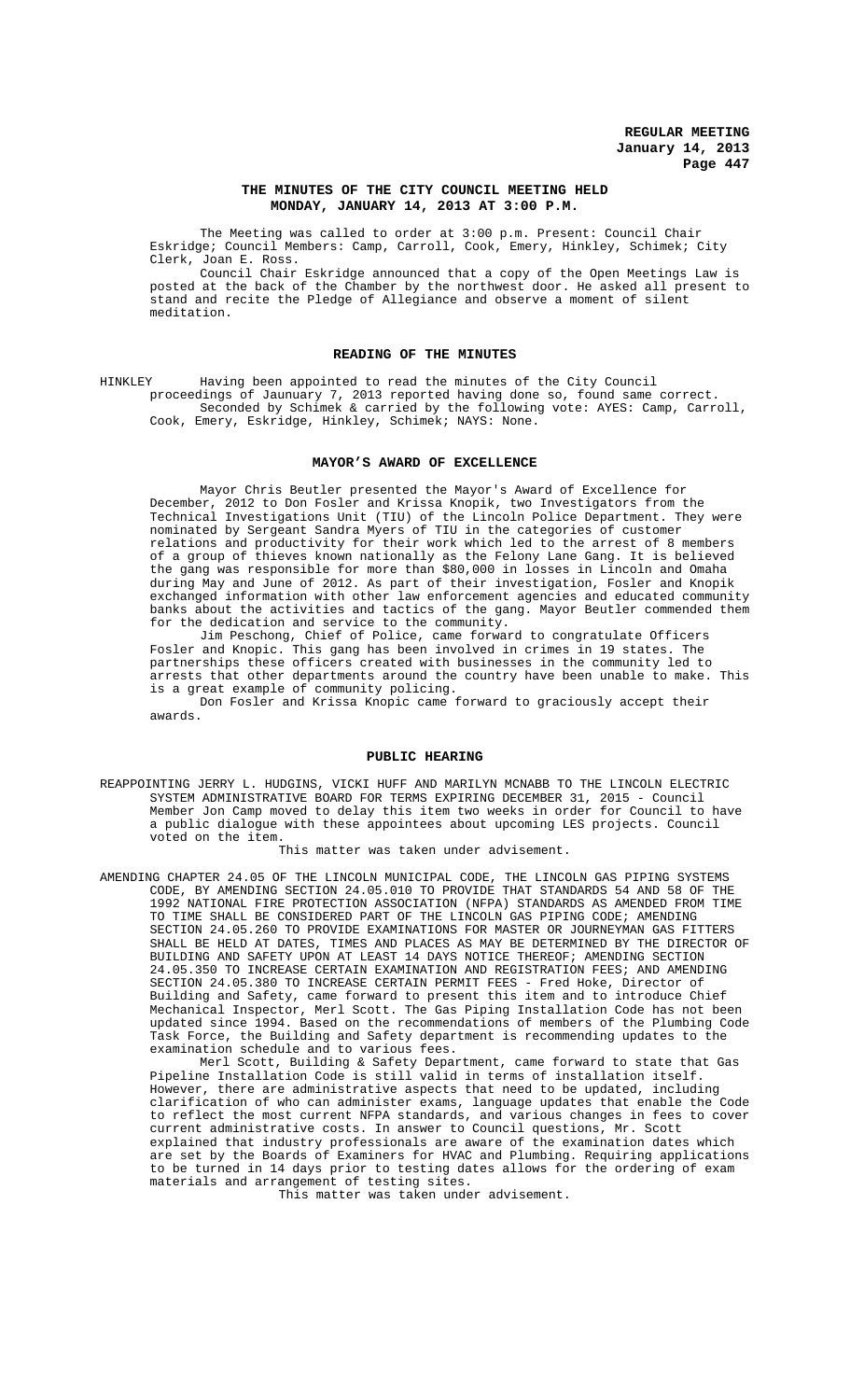AMENDING CHAPTER 8.16 OF THE LINCOLN MUNICIPAL CODE, CONTAGIOUS AND INFECTIOUS DISEASES, BY REPEALING SECTIONS 8.16.010, 8.16.020, 8.16.030, 8.16.040, 8.16.050, 8.16.060, 8.16.070, 8.16.080, AND 8.16.090 IN THEIR ENTIRETY;

AMENDING CHAPTER 8.24 OF THE LINCOLN MUNICIPAL CODE, LINCOLN'S NOISE CONTROL BY AMENDING SECTION 8.24.080 TO CHANGE REQUIREMENTS FOR REPORTS; AMENDING SECTION 8.24.140 TO CLARIFY EXEMPTION PROVISIONS RELATED TO GOVERNMENT ACTIVITIES; AND AMENDING SECTION 8.24.150 TO UPDATE PROVISIONS FOR APPEAL PROCEDURES - Judy Halstead, Director of Health, came forward to explain that the first item will repeal Chapter 8.16 of the Lincoln Municipal Code which was<br>written in 1936 and is now inappropriate. Chapter 8.18, passed in 2007, is in written in 1936 and is now inappropriate. Chapter 8.18, passed in 2007, place and is more relevant. The second item will eliminate the role of the Air Pollution Control Advisory Board from the process of considering matters of noise pollution. These issues will be handled by the Board of Health and Council. The appeals process will be handled by District Court, similar to many other ordinance appeals.

Jim Peschong, Chief of Police, came forward to explain the request to clarify language which specifically excludes training activities from the ordinance. In answer to Council questions, Chief Peschong responded that if officers witness an individual violating the noise ordinance, they issue a citation. If they do not witness the violation, they may find the registered owner of a vehicle and inform them that a complaint was made.

Mike Morosin, 1500 North 15th Street, came forward to ask what recourse a citizen would have if the City caused damage or injury during a training activity.

Rod Confer, City Attorney, came forward to state that complaints could be made to the appropriate department or to the Mayor's Office. In the case of negligence, a citizen could file a tort claim against the City.

Chief Peschong returned to add that when training occurs, residents in the area are notified in advance.

This matter was taken under advisement.

RENAMING THE PARK AT 7TH AND Q STREET CURRENTLY KNOWN AS "IRON HORSE PARK" TO "BILL HARRIS IRON HORSE PARK" - Lynn Johnson, Director of Parks and Recreation, came forward to give background for the renaming of this park. As Mayor of Lincoln from 1987-1991, Bill Harris was instrumental in promoting the early development of the historic Haymarket area as a retail and entertainment district. He secured federal permission for redevelopment of Lincoln Station and the surrounding area, which includes the public outdoor space, brick mural, historic locomotive, and the water feature north of the station. The Parks & Recreation Advisory Board has found this project to be consistent with naming policies and if approved, a bronze marker will be developed with the family, and "Bill Harris" will be added to the east archway entrance.

Mary Sue Harris came forward to describe her husband's devotion to the development of the Haymarket District and the many benefits it now brings to the entire community.

This matter was taken under advisement.

ACCEPTING THE REPORT OF NEW AND PENDING CLAIMS AGAINST THE CITY AND APPROVING DISPOSITION OF CLAIMS SET FORTH FOR THE PERIOD OF DECEMBER 1 - 31, 2012 - Robert Lybarger, 3620 N.  $4^{\text{th}}$  St. Ct., came forward to describe the circumstances surrounding his claim against the City. His custom ordered vehicle was damaged by the specialty paint used for painting stripes in the road at the  $14^{\text{th}}$  & Superior Street roundabout.

Rod Confer, City Attorney, came forward to state that under the Political Subdivision Tort Claims Act, the City is only authorized to pay tort claims in the event of negligence. The City uses a special paint to minimize exposure to the driving public, a sign warns drivers of wet paint, and the vehicles are equipped with strobe lights so they are highly visible. Another factor in the denial of this claim is the fact that the painting occurred in August but the claim was not submitted until October. In answer to Council questions, Mr. Confer stated that if a vehicle sustains damage while on City streets, the City is not liable unless there is proof of negligence.

This matter was taken under advisement.

APPROVING A CONTRACT AGREEMENT BETWEEN THE CITY OF LINCOLN AND WHITEHEAD OIL COMPANY FOR THE ANNUAL SUPPLY OF MOTOR FUELS, PURSUANT TO BID NO. 12-225, FOR A TWO YEAR TERM WITH THE OPTION TO RENEW FOR ONE ADDITIONAL TWO YEAR TERM UPON THE TERMS SET FORTH IN SAID CONTRACT - Bob Walla, Assistant Purchasing Agent, came forward to answer questions. He replied that four responses were received on this particular bid. The final decision was based on the lowest delivery fee, since that is the part of the bid that varied from one contractor to another; the wholesale rack price varies daily.

Alan Makovicka, 5843 Randolph St., came forward representing Whitehead Oil Company. He explained that rack price is set by suppliers and varies based on factors such as crude oil price and market price.

This matter was taken under advisement.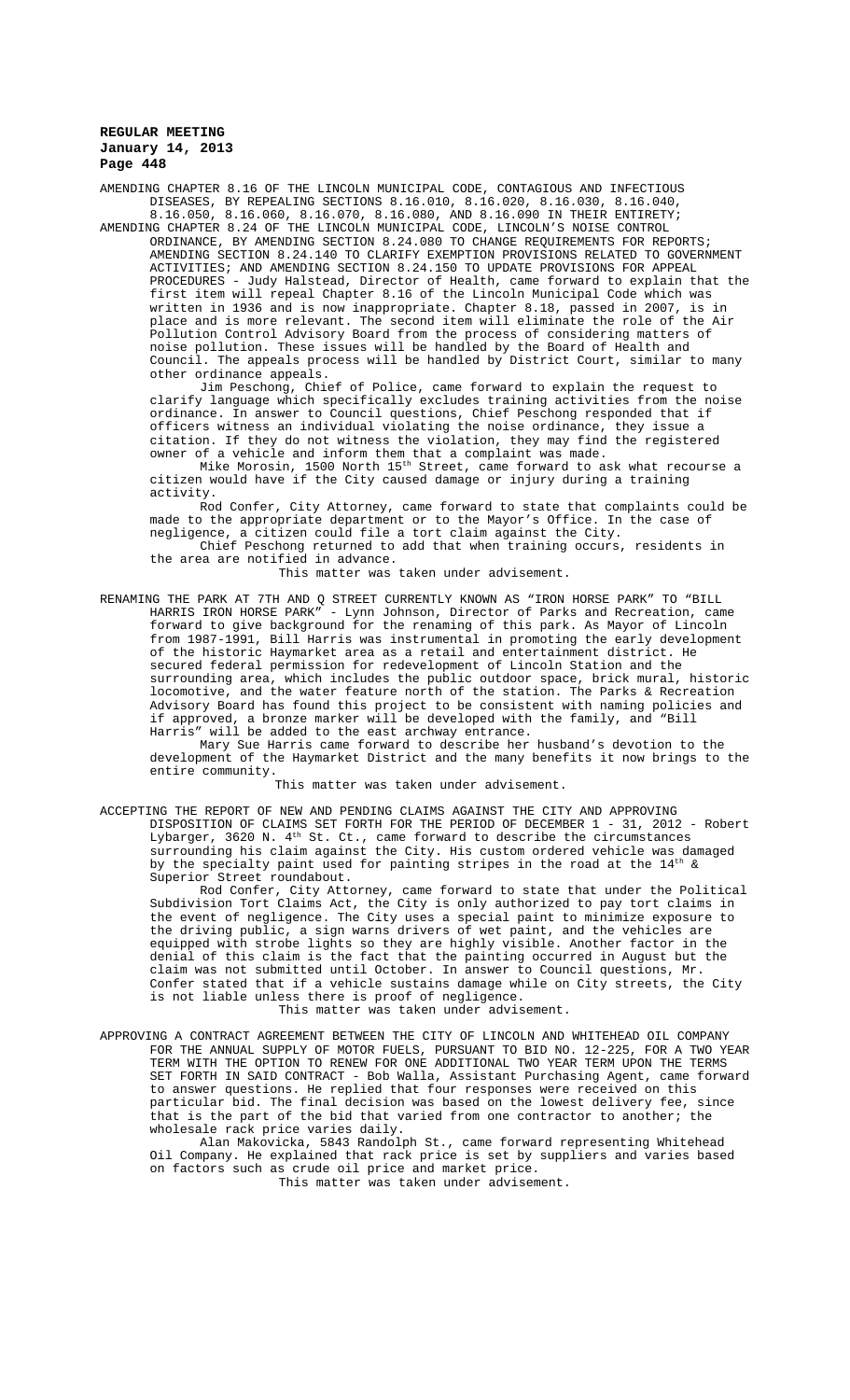- APPROVING THE AMENDMENT TO RENEW EACH OF THE AGREEMENTS FOR THE ANNUAL SUPPLY OF POLICE CLOTHING, PURSUANT TO BID NO. 10-171, BETWEEN THE CITY OF LINCOLN AND SOUTHERN UNIFORM AND EQUIPMENT, ALAMAR UNIFORMS, AND GALLS INC. FOR ADDITIONAL TWO YEAR TERMS UPON THE TERMS SET FORTH IN SAID AMENDMENTS - Bob Walla, Assistant Purchasing Agent, came forward to describe this two-year contract three different vendors were selected based on their lowest bids for specific products in different line items. In answer to Council questions, Mr. Walla replied that two-year contracts give the City more economy of scale on pricing and save time on the rebidding and renewal process. This matter was taken under advisement.
- APPROVING A CONTRACT FOR CONSTRUCTION DESIGN SERVICES BETWEEN THE CITY OF LINCOLN AND OLSSON ASSOCIATES FOR ENGINEERING AND RELATED PROFESSIONAL SERVICES FOR THE CONSTRUCTION DESIGN OF TWO BIORETENTION WATER QUALITY FEATURES UPSTREAM FROM SOUTH STREET IN ANTELOPE PARK, CITY PROJECT NO. 705335C - Ben Higgins, Senior Engineer for Public Works and Utilities Department, came forward to state that this contract is for water quality projects upstream of South Street. part of the Antelope Creek Watershed Master Plan approved in July of 2012. In answer to Council questions, Mr. Higgins replied that legal counsel advised this item be brought before Council as a resolution to avoid a potential conflict of interest with a member of staff. There will be no street work with these projects and South Street will remain open.

This matter was taken under advisement.

APPROVING AN AGREEMENT BETWEEN THE CITY OF LINCOLN AND HAVELOCK BUSINESS ASSOCIATION FOR THE REPLACEMENT OF THE HAVELOCK SIGN IN THE SOUTHEAST CORNER OF THE INTERSECTION OF SUPERIOR STREET, CORNHUSKER HIGHWAY AND HAVELOCK AVENUE - Wynn Hjermstad, Urban Development, came forward seeking approval of this agreement that sells the existing 25 year old Havelock sign to the Havelock Business Association. The agreement provides a grant for \$130,000 to demolish the existing sign and build a modern, digital replacement that will capture the historic nature of Havelock. The new sign will feature advertising space which will be limited to use by members of the Havelock Business Association. Revenue generated by this space will go back to the Havelock Business Association and will be used for the maintenance and eventual replacement of the sign. Replacing the current sign serves a public purpose and promotes the main entrance to a business district that is undergoing significant renovation. Ms. Hjermstad thanked Bradd Schmeichel, Urban Development Department, and LaMar Advertising for their extra work and assistance on this challenging project. Many departments and agencies consulted on this project and all regulations have been met.

David Cole, Havelock Business Association, came forward to answer questions. The original plan was to use TIF money from the overall Havelock redevelopment project funds but there were issues with the ownership of the property and location of the sign. This solution is "Plan B". This matter was taken under advisement.

- APPROVING A CONSERVATION EASEMENT AGREEMENT BETWEEN LANCASTER COUNTY AGRICULTURAL SOCIETY, INC., THE CITY OF LINCOLN AND THE LOWER PLATTE SOUTH NATURAL RESOURCES DISTRICT TO PRESERVE AND PROTECT FLOODPLAINS, WETLANDS, NATURAL DRAINAGEWAYS, AND TREE MASSES OVER 7.83 ACRES OF PROPERTY GENERALLY LOCATED AT NORTH 84TH STREET AND HAVELOCK AVE - Ben Higgins, Senior Engineer for Public Works and Utilities Department, came forward to state that this easement along Stevens Creek is part of a prior agreement made when soil was removed from the area. This matter was taken under advisement.
- COMP. PLAN AMENDMENT 12004 AMENDING THE 2040 LINCOLN-LANCASTER COUNTY COMPREHENSIVE PLAN BY CHANGING THE LANCASTER COUNTY AND LINCOLN AREA FUTURE LAND USE PLANS FROM GREEN SPACE TO INDUSTRIAL ON APPROXIMATELY 11 ACRES OF PROPERTY AT N.W. 44TH STREET AND W. WEBSTER STREET - Marvin Krout, Director of Planning Department, came forward to describe this amendment. This land is on Lincoln Airport Authority property and occupies an area west of the runways. Sadoff Iron and Metal currently lease two separate, smaller parcels of land. They now want to consolidate and expand their business and this site suits them well because it has rail access, is a former gas storage facility so it has groundwater monitoring, and is distant from any entryway corridors, major roads, or any<br>planned or existing residential neighborhoods. Sadoff has evergreen trees existing residential neighborhoods. Sadoff has evergreen trees adjacent to their existing site and has agreed to move about 20 trees into the area around the lake to provide a buffer and to provide some mitigation for the fact that there will be a salvage yard in that area. There will be a solid, eight-foot tall fence around it and though the storage will extend beyond the height of that fence, it will be distant from anyone using the park or driving down NW 48th Street. The special permit was approved and this is just cleanup to amend the Comprehensive Plan. In answer to Council questions, Mr. Krout replied that the Airport Authority will be responsible for inspecting the abandoned sites for environmental damage before they lease the land out again. This matter was taken under advisement.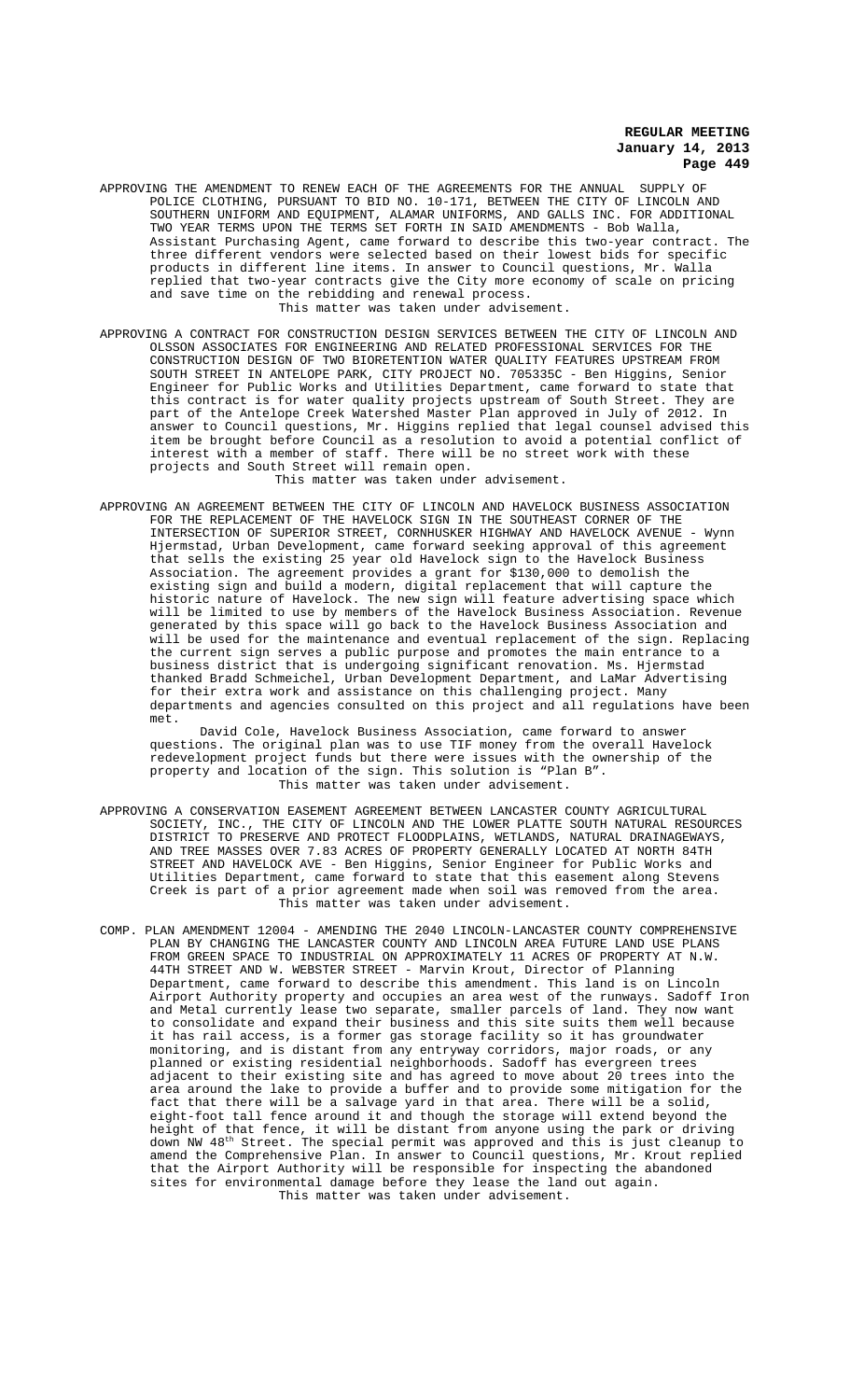MISC. NO. 12014 - DECLARING THE 18TH AND Q STREETS REDEVELOPMENT AREA, AN APPROXIMATELY 4.7 ACRES GENERALLY BOUNDED BY Q STREET, R STREET, N. 18TH STREET AND N. ANTELOPE VALLEY PARKWAY, AS BLIGHTED AND SUBSTANDARD - Dallas McGee, Assistant Director of Urban Development, came forward to describe the area in question and the reasons it qualifies for the blighted and substandard designation. If the redevelopment area becomes eligible for the use of TIF, a redevelopment plan amendment to the Antelope Valley Redevelopment Plan would come before Council in February, followed by a redevelopment agreement in March. In answer to Council questions, Mr. McGee explained that the east side of Antelope Valley Parkway is included because improvements such as sidewalks and pedestrian lighting in the right-of-way could be included in the redevelopment plan.

Council Member Jon Camp expressed concerns over declaring a raw piece of land that only has one structure as blighted and substandard. He also has concerns with the use of TIF funds to subsidize a project that could be completed by the University.

Mr. McGee responded to these comments and other Council questions. This block was excluded from the original Antelope Valley Redevelopment Area because it was part of City Campus. Even though it only has the single structure, it meets the State standards for blighted and substandard, and had it been included in the original plan, would have contributed to the overall area. This arrangement gives the City the opportunity to provide input in order to create a better connection between Antelope Valley and the downtown area.

Tom Huston, 233 S.  $13^{\text{th}}$  street, Ste. 1900, came forward on behalf of America First Real Estate Group. This area should have been properly included in the original redevelopment area, but since it was not, it was better to do a study, recognizing that the area is essentially being added to the Antelope Valley Area, which it borders on two sides. The University owns housing to the north of this area and they need parking for those students. They could have constructed another garage, but recognizing the opportunity to do something different, they requested proposals from private developers in order to create a mixed-use development. UNL proposed a ground lease with America First and a condominium regime has been proposed. The Board of Regents will hold one unit which will contain their 1270 stall parking garage. The other three units will be owned by America First, and though plans have not been finalized, will likely include 140 rental residential units, a centrally located green roof concept, and additional private parking. The project will add street-level texture and vitality along Antelope Valley Parkway.

Council Member Jonathan Cook clarified that the privately owned residential units will be taxed even though the housing units will be located on University owned land, even after the TIF expires. This matter was taken under advisement.

APPROVING A FUNDING AGREEMENT BETWEEN THE CITY AND THE NEBRASKA DEPT. OF ROADS FOR THE USE OF FEDERAL SURFACE TRANSPORTATION PROGRAM FUNDS FOR CONSTRUCTION ENGINEERING COSTS FOR THE S.W. 40TH STREET PROJECT (STATE PROJECT NO. STPN-BR-TMT-5267(1), CN 12744, CITY PROJECT NO. 700132);

APPROVING A CONSTRUCTION ENGINEERING SERVICES AGREEMENT BETWEEN THE CITY AND THE NEBRASKA DEPT. OF ROADS FOR THE USE OF FEDERAL SURFACE TRANSPORTATION PROGRAM FUNDS FOR CONSTRUCTION ENGINEERING COSTS FOR THE 27TH AND LEIGHTON VIADUCT PROJECT (STATE PROJECT NO. LCLC-5231(13), CN 13137, CITY PROJECT NO. 540023);

APPROVING A PROGRAM AGREEMENT BETWEEN THE CITY AND THE NEBRASKA DEPT. OF ROADS FOR THE USE OF FEDERAL TRANSPORTATION PROGRAM FUNDS FOR PRELIMINARY ENGINEERING, RIGHT-OF-WAY EXPENSES, CONSTRUCTION, AND CONSTRUCTION ENGINEERING COSTS FOR THE 10TH AND SALT CREEK BRIDGE PROJECT (STATE PROJECT NO. LCLC-5215(3), CN 13233, CITY PROJECT NO. 540027) - Thomas Shafer, Design/Construction Manager for Public Works, came forward to answer questions. The first two items are projects that have come before Council in the past and involve agreements with the State allowing City construction engineering and administration time to be eligible for reimbursement through federal aid. The last item is a new project with the Nebraska Department of Roads making the rehabilitation or replacement of the structure at 10<sup>th</sup> Street over Salt Creek eligible for federal funds. In answer to Council questions, Mr. Shafer replied that during construction on the  $27<sup>th</sup>$ Street viaduct project, there will be one lane open in each direction with the possibility of full closure at night for brief periods. Construction will commence this spring.

This matter was taken under advisement.

**4:50 P.M. BREAK 4:55 P.M. RECONVENED**

## **COUNCIL ACTION**

#### **REPORTS OF CITY OFFICERS**

REAPPOINTING ANDREW BUDELL TO THE BOARD OF ZONING APPEALS FOR A TERM EXPIRING FEBRUARY 1, 2017 - CLERK read the following resolution, introduced by Doug Emery, who moved its adoption:<br>A-87158 BE IT RESOLVE

BE IT RESOLVED by the City Council of the City of Lincoln, Nebraska: That the reappointment of Andrew Budell to the Board of Zoning Appeals for a term expiring February 1, 2017, is hereby approved.

Introduced by Doug Emery Seconded by Carroll and carried by the following vote: AYES: Camp, Carroll, Cook, Emery, Eskridge, Hinkley, Schimek; NAYS: None.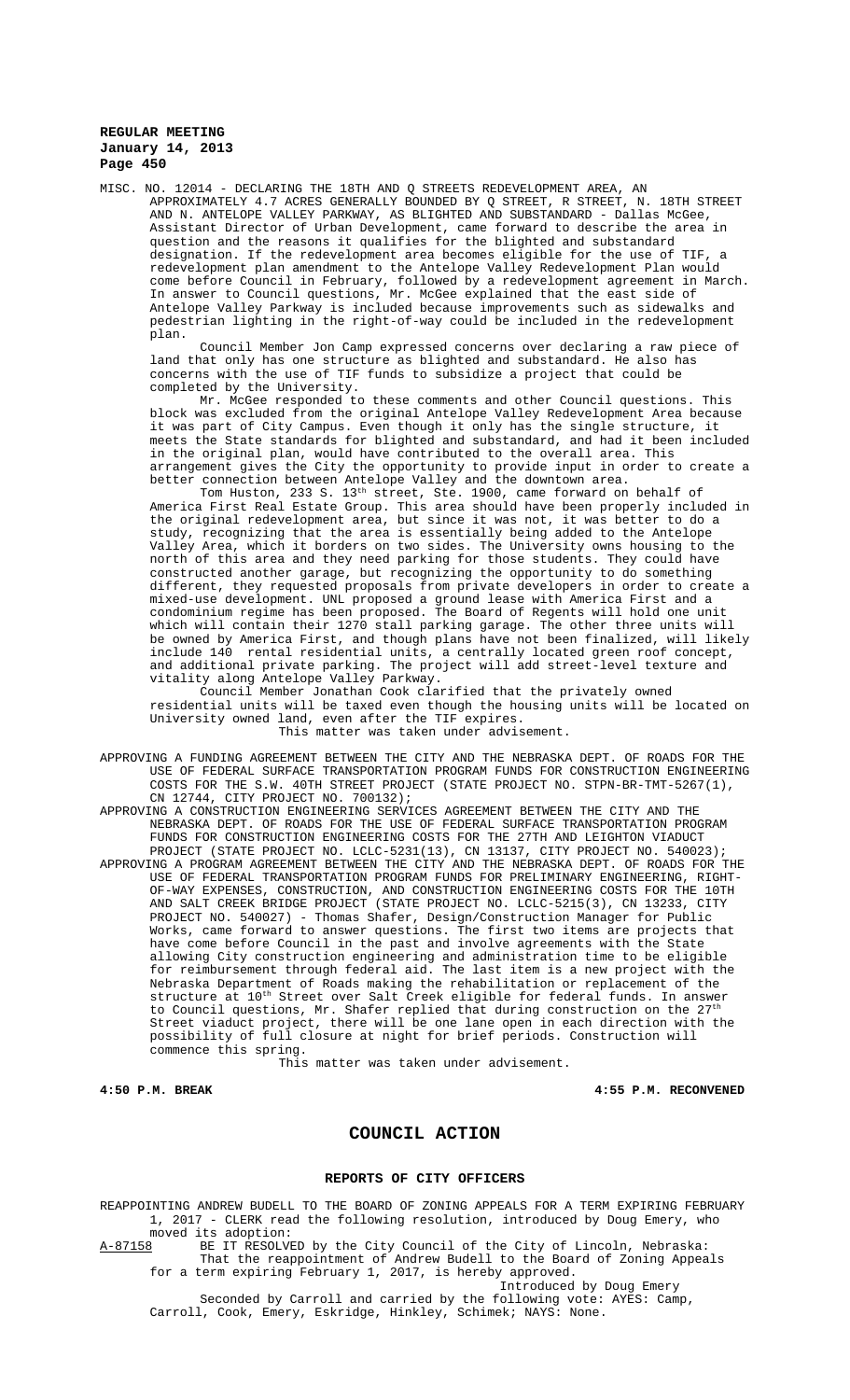who moved its adoption: A-87159 BE IT RESOLVED by the City Council of the City of Lincoln, Nebraska: That the appointment of Randall Gordon to the Community Forestry Advisory Board for a term expiring August 17, 2015, is hereby approved. Introduced by Doug Emery Seconded by Carroll and carried by the following vote: AYES: Camp, Carroll, Cook, Emery, Eskridge, Hinkley, Schimek; NAYS: None. APPOINTING ERIC T. HOKE TO THE CITIZEN POLICE ADVISORY BOARD FOR A TERM EXPIRING NOVEMBER 17, 2014 - CLERK read the following resolution, introduced by Doug Emery, who moved its adoption: A-87160 BE IT RESOLVED by the City Council of the City of Lincoln, Nebraska: That the appointment of Eric T. Hoke to the Citizen Police Advisory Board for a term expiring November 17, 2014, is hereby approved. Introduced by Doug Emery Seconded by Carroll and carried by the following vote: AYES: Camp, Carroll, Cook, Emery, Eskridge, Hinkley, Schimek; NAYS: None. REAPPOINTING JERRY L. HUDGINS, VICKI HUFF AND MARILYN MCNABB TO THE LINCOLN ELECTRIC SYSTEM ADMINISTRATIVE BOARD FOR TERMS EXPIRING DECEMBER 31, 2015 - PRIOR to reading: CAMP Moved to continue Public Hearing with Action two weeks to January 28, 2013. Seconded by Emery & carried by the following vote: AYES: Camp, Carroll, Cook, Emery, Eskridge, Hinkley, Schimek; NAYS: None. APPOINTING TRENTON REED TO THE PARKS AND RECREATION ADVISORY BOARD FOR A TERM EXPIRING APRIL 27, 2014 - CLERK read the following resolution, introduced by Doug Emery, who moved its adoption:

APPOINTING RANDALL GORDON TO THE COMMUNITY FORESTRY ADVISORY BOARD FOR A TERM EXPIRING

AUGUST 17, 2015 - CLERK read the following resolution, introduced by Doug Emery,

A-87161 BE IT RESOLVED by the City Council of the City of Lincoln, Nebraska: That the appointment of Trenton Reed to the Parks and Recreation Advisory Board for a term expiring April 27, 2014, is hereby approved. Introduced by Doug Emery

Seconded by Carroll and carried by the following vote: AYES: Camp, Carroll, Cook, Emery, Eskridge, Hinkley, Schimek; NAYS: None.

REAPPOINTING RUTHELEN G. SITTLER AND BARRY MOORE TO THE AGING PARTNERS AREA AGENCY ON AGING AREAWIDE ADVISORY COUNCIL FOR TERMS EXPIRING JULY 1, 2015 - CLERK read the following resolution, introduced by Doug Emery, who moved its adoption:

A-87162 BE IT RESOLVED by the City Council of the City of Lincoln, Nebraska: That the reappointment of Ruthelen G. Sittler and Barry Moore to the Aging Partners Area Agency on Aging Areawide Advisory Council for terms expiring July 1, 2015, is hereby approved.

Introduced by Doug Emery Seconded by Carroll and carried by the following vote: AYES: Camp, Carroll, Cook, Emery, Eskridge, Hinkley, Schimek; NAYS: None.

APPOINTING SHARON L. BUSCH TO THE AGING PARTNERS AREA AGENCY ON AGING AREAWIDE ADVISORY COUNCIL FOR A TERM EXPIRING JULY 1, 2014 - CLERK read the following resolution, introduced by Doug Emery, who moved its adoption:<br>A-87163 BE IT RESOLVED by the City Council of the City of Linco

A-87163 BE IT RESOLVED by the City Council of the City of Lincoln, Nebraska: That the appointment of Sharon L. Busch to the Aging Partners Area Agency on Aging Areawide Advisory Council for a term expiring July 1, 2014, is hereby approved.

Introduced by Doug Emery Seconded by Carroll and carried by the following vote: AYES: Camp, Carroll, Cook, Emery, Eskridge, Hinkley, Schimek; NAYS: None.

REPORT FROM CITY TREASURER OF E911 SURCHARGE FOR THE TIME PERIOD NOVEMBER 1, 2012 THROUGH NOVEMBER 30, 2012 - CLERK presented said report which was placed on file in the Office of the City Clerk. **(20-02)**

#### **PETITIONS & COMMUNICATIONS**

REFERRALS TO THE PLANNING DEPARTMENT:

Change of Zone No. 12037 - Requested by the Director of Planning, from P Public Use District to B-4 Lincoln Center Business District and I-1 Industrial District; and from B-4 Lincoln Center Business District, R-4 Residential District, R-6 Residential District, I-1 Industrial District and H-3 Highway Commercial District to P Public Use District, on property generally bounded by Cornhusker Highway to P Street and North  $10^{\rm th}$  Street to North  $23^{\rm rd}$  Street, Lincoln, Lancaster County, Nebraska. Change of Zone No. 12040 - Requested by Derek Zimmerman, from R-2 Residential District to H-3 Highway Commercial District, on property legally described as

the west 74' of Lot 1; Lots 2 and 3 except the west 7'; and the west 74' of Lot 4 and ½ vacated Nelson Street adjacent; all in Block 35, Washington Heights, located in the SW 1/4 of Section 12-10-6, Lancaster County, Nebraska, generally located at N. 14<sup>th</sup> Street and Knox Street.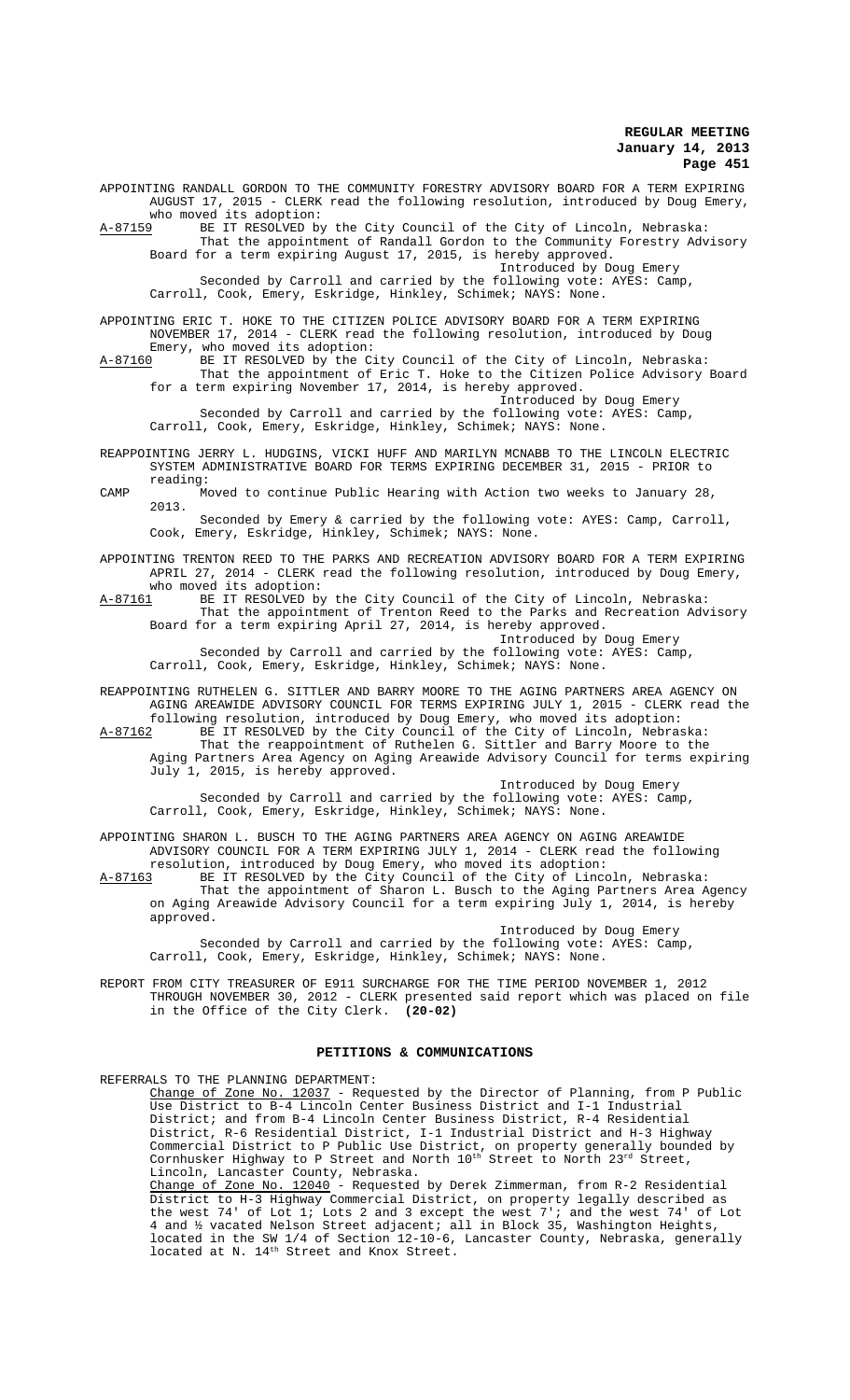Special Permit No. 1584A - Requested by Sue and Drake Oltman, to expand an early childhood care facility to accommodate an additional 15 children, on property legally described as Lot 1, Block 2, Tyler Ranch, located in the NW 1/4 of Section 33-10-6, Lancaster County, Nebraska, generally located at S. Coddington Avenue and West A Street (1400 SW 22<sup>nd</sup> Street). The Planning Commission action is final action, unless appealed to the City Council. Special Permit No. 12040 - Requested by Derek Zimmerman, for an outdoor area for 3 or less animals associated with a veterinary facility, on property legally described as the west 74' of Lot 1; Lots 2 and 3 except the west 7'; and the 74' of Lot 4 and ½ vacated Nelson Street adjacent; all in Block 35, Washington Heights, located in the SW 1/4 of Section 12-10-6, Lancaster County, Nebraska, generally located at N.  $14^{\text{th}}$  Street and Knox Street. The Planning Commission action is final action, unless appealed to the City Council.

# PLACED ON FILE IN THE OFFICE OF THE CITY CLERK:

Administrative Amendment No. 12061 to Special Permit No. 277I, Pine Lake<br>Community Unit Plan, approved by the Planning Director on January 7, 201 Unit Plan, approved by the Planning Director on January 7, 2013, requested by Benjamin Hynek, to adjust the side yard setback adjacent to the north lot line of Lot 25, Pine Lake Addition, from 15' to 10'. The adjustment applies only for the extent of the approximate 4' x 18' proposed addition, otherwise the setback is not adjusted for the remainder of the side yard and it remains at 15'. At the request of the applicant, this approval supersedes the previous approval of December 7, 2012. Property is generally located near S. 84<sup>th</sup> St. and Pine Lake Rd.<br>Administrative Amendment No.

12067 to Special Permit No. 207C, Homestead Health Care, approved by the Planning Director on January 7, 2013, requested by Architectural Design Associates, to allow an addition to the existing nursing home and revise the existing parking lot, on property generally located at S. 54<sup>th</sup> St. and LaSalle St.

### **MISCELLANEOUS REFERRALS - NONE**

## **LIQUOR RESOLUTIONS - NONE**

## **ORDINANCES - 2ND READING & RELATED RESOLUTIONS (as required)**

- AMENDING CHAPTER 24.05 OF THE LINCOLN MUNICIPAL CODE, THE LINCOLN GAS PIPING SYSTEMS CODE, BY AMENDING SECTION 24.05.010 TO PROVIDE THAT STANDARDS 54 AND 58 OF THE 1992 NATIONAL FIRE PROTECTION ASSOCIATION (NFPA) STANDARDS AS AMENDED FROM TIME TO TIME SHALL BE CONSIDERED PART OF THE LINCOLN GAS PIPING CODE; AMENDING SECTION 24.05.260 TO PROVIDE EXAMINATIONS FOR MASTER OR JOURNEYMAN GAS FITTERS SHALL BE HELD AT DATES, TIMES AND PLACES AS MAY BE DETERMINED BY THE DIRECTOR OF BUILDING AND SAFETY UPON AT LEAST 14 DAYS NOTICE THEREOF; AMENDING SECTION 24.05.350 TO INCREASE CERTAIN EXAMINATION AND REGISTRATION FEES; AND AMENDING SECTION 24.05.380 TO INCREASE CERTAIN PERMIT FEES - CLERK read an ordinance, introduced by Doug Emery, amending Chapter 24.05 of the Lincoln Municipal Code, the Lincoln Gas Piping Systems Code, by amending Section 24.05.010 to provide that the current version of Standards 54 and 58 of the 1992 National Fire Protection Association (NFPA) Standards are on file in the office of the City Clerk and that Standards 54 and 58 as amended from time to time shall be considered part of the Lincoln Gas Piping Code; amending Section 24.05.260 to provide examinations for master or journeyman gas fitters shall be held at dates, times and places as may be determined by the Director of Building and Safety upon at least 14 days notice thereof; amending Section 24.05.350 to increase certain examination and registration fees; amending Section 24.05.380 to increase certain permit fees; and repealing Sections 24.05.010, 24.05.260, 24.05.350, and 24.05.380 of the Lincoln Municipal Code as hitherto existing, the second time.
- AMENDING CHAPTER 8.16 OF THE LINCOLN MUNICIPAL CODE, CONTAGIOUS AND INFECTIOUS DISEASES, BY REPEALING SECTIONS 8.16.010, 8.16.020, 8.16.030, 8.16.040, 8.16.050, 8.16.060, 8.16.070, 8.16.080, AND 8.16.090 IN THEIR ENTIRETY - CLERK read an ordinance, introduced by Doug Emery, repealing Chapter 8.16 of the Lincoln Municipal Code, Contagious and Infectious Diseases, by repealing Sections 8.16.010, 8.16.020, 8.16.030, 8.16.040, 8.16.050, 8.16.060, 8.16.070, 8.16.080, and 8.16.090 in their entirety, the second time.
- AMENDING CHAPTER 8.24 OF THE LINCOLN MUNICIPAL CODE, LINCOLN'S NOISE CONTROL ORDINANCE, BY AMENDING SECTION 8.24.080 TO CHANGE REQUIREMENTS FOR REPORTS; AMENDING SECTION 8.24.140 TO CLARIFY EXEMPTION PROVISIONS RELATED TO GOVERNMENT ACTIVITIES; AND AMENDING SECTION 8.24.150 TO UPDATE PROVISIONS FOR APPEAL PROCEDURES - CLERK read an ordinance, introduced by Doug Emery, amending Chapter 8.24 of the Lincoln Municipal Code, Lincoln's Noise Control Ordinance, by amending Section 8.24.080 to change requirements for reports; amending Section 8.24.140 to clarify exemption provisions related to government activities; amending Section 8.24.150 to update provisions for appeal procedures; and repealing Sections 8.24.080, 8.24.140, and 8.24.150 of the Lincoln Municipal Code as hitherto existing, the second time.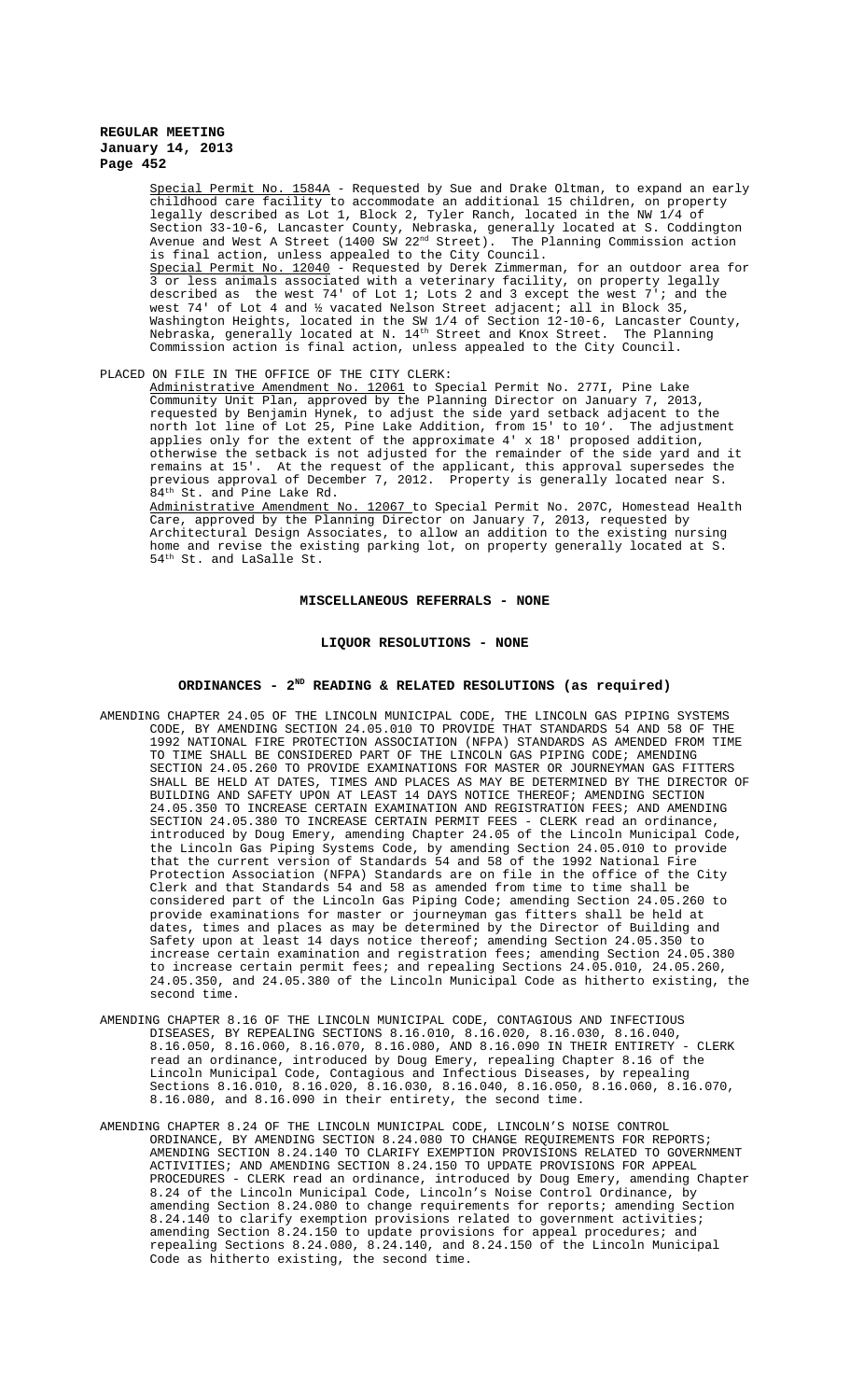### **PUBLIC HEARING - RESOLUTIONS**

RENAMING THE PARK AT 7TH AND Q STREET CURRENTLY KNOWN AS "IRON HORSE PARK" TO "BILL HARRIS IRON HORSE PARK." - CLERK read the following resolution, introduced by Doug Emery, who moved its adoption:

A-87164 A RESOLUTION approving the renaming of the park currently known as "Iron Horse Park" generally located at 7th and Q Streets as "Bill Harris Iron Horse Park."

WHEREAS, Bill Harris served as Mayor of the City of Lincoln between 1987 and 1991, was actively involved in promoting early development of the Lincoln Historic Haymarket as a retail and entertainment district, and served as a Nebraska State Senator from 1983 to 1987; and

WHEREAS, the Parks & Recreation Advisory Board unanimously recommended approval of naming the park as "Bill Harris Iron Horse Park" due to his significant civic accomplishments.

NOW, THEREFORE, BE IT RESOLVED by the City Council of the City of Lincoln, Nebraska that the park currently known as "Iron Horse Park" generally located at 7th and Q Streets be and hereby is renamed as "Bill Harris Iron Horse Park."

Introduced by Doug Emery Seconded by Carroll and carried by the following vote: AYES: Camp, Carroll, Cook, Emery, Eskridge, Hinkley, Schimek; NAYS: None.

ACCEPTING THE REPORT OF NEW AND PENDING CLAIMS AGAINST THE CITY AND APPROVING DISPOSITION OF CLAIMS SET FORTH FOR THE PERIOD OF DECEMBER 1 - 31, 2012 - CLERK

read the following resolution, introduced by Doug Emery, who moved its adoption: A-87165 BE IT RESOLVED by the City Council of the City of Lincoln, Nebraska: That the claims listed in the attached report, marked as Exhibit "A"

 dated January 2, 2013, of various new and pending tort claims filed against the City of Lincoln with the Office of the City Attorney or the Office of the City Clerk, as well as claims which have been disposed of, are hereby received as required by <u>Neb. Rev. Stat.</u> § 13-905 (Reissue 1997). The dispositions of claims by the Office of the City Attorney, as shown by the attached report, are hereby approved:

| DENIED CLAIMS                      |            | ALLOWED/SETTLED CLAIMS        |            |  |
|------------------------------------|------------|-------------------------------|------------|--|
| Bobby Lybarger                     | \$1,160.39 | Ruth Frederickson             | \$1,823.70 |  |
| Michelle Gouge                     | NAS*       | Janette Kropatsch             | 267.49     |  |
|                                    |            | Farmers Insurance Group a/s/o |            |  |
| L.E.S. Claims:                     |            | Janette Kropatsch             | 8,498.95   |  |
| Shay & Angela Campbell             | 2,313.00   | Donald & Wanda Jones          | 2,359.42   |  |
| Bradley & Cathy Graham             | 979.40     | Troy Carlson                  | 503.10     |  |
| North Creek Villas Townhouse Assn. | 185.78     | Kevin Madsen                  | 819.57     |  |
| Michael Hurley                     | 872.26     | Dale Williams                 | 1,320.56   |  |
| Geico Direct a/s/o Lori Jackson    | 7,233.06   |                               |            |  |
| Doug Kruce                         | 750.00     | L.E.S. Claims:                |            |  |
|                                    |            | Retzlaff Farms, Inc.          | 497.55     |  |
| * No Amount Specified              |            | David & Kristin Kwan          | 292.83     |  |
|                                    |            | John Mejia                    | 1,486.98   |  |
|                                    |            | Crete Carrier Corp.           | 3,335.00   |  |
|                                    |            | Robert Beard                  | 251.86     |  |

The City Attorney is hereby directed to mail to the various claimants listed herein a copy of this resolution which shows the final disposition of their claim.

Introduced by Doug Emery Seconded by Carroll and carried by the following vote: AYES: Camp, Carroll, Cook, Emery, Eskridge, Hinkley, Schimek; NAYS: None.

APPROVING A CONTRACT AGREEMENT BETWEEN THE CITY OF LINCOLN AND WHITEHEAD OIL COMPANY FOR THE ANNUAL SUPPLY OF MOTOR FUELS, PURSUANT TO BID NO. 12-225, FOR A TWO YEAR TERM WITH THE OPTION TO RENEW FOR ONE ADDITIONAL TWO YEAR TERM UPON THE TERMS SET FORTH IN SAID CONTRACT - CLERK read the following resolution, introduced by Doug Emery, who moved its adoption:<br>A-87166 BE IT RESOLVED by the City Co

BE IT RESOLVED by the City Council of the City of Lincoln, Nebraska: That the attached Contract Agreement between the City of Lincoln and Whitehead Oil Company for the Annual Supply of Motor Fuels, pursuant to Bid No. 12-225, for a two year term with the option to renew for one additional two year term, upon the terms as set forth in said contract, is hereby approved and the Mayor is authorized to execute the same on behalf of the City of Lincoln. Introduced by Doug Emery Seconded by Camp and carried by the following vote: AYES: Camp, Carroll,

Cook, Emery, Eskridge, Hinkley, Schimek; NAYS: None.

- APPROVING THE AMENDMENT TO RENEW EACH OF THE AGREEMENTS FOR THE ANNUAL SUPPLY OF POLICE CLOTHING, PURSUANT TO BID NO. 10-171, BETWEEN THE CITY OF LINCOLN AND SOUTHERN UNIFORM AND EQUIPMENT, ALAMAR UNIFORMS, AND GALLS INC. FOR ADDITIONAL TWO YEAR TERMS UPON THE TERMS SET FORTH IN SAID AMENDMENTS - CLERK read the following resolution, introduced by Doug Emery, who moved its adoption:
- A-87167 BE IT RESOLVED by the City Council of the City of Lincoln, Nebraska: That the three attached Amendments to Agreements for Annual Supply of Police Clothing between the City of Lincoln and Southern Uniform and Equipment, Alamar Uniforms, and Galls Inc., pursuant to Bid No. 10-171, for additional two-year terms, upon the terms as set forth in said Amendments to Agreements, are hereby approved and the Mayor is authorized to execute the same on behalf of the City of Lincoln.

Introduced by Doug Emery

Seconded by Camp and carried by the following vote: AYES: Camp, Carroll, Cook, Emery, Eskridge, Hinkley, Schimek; NAYS: None.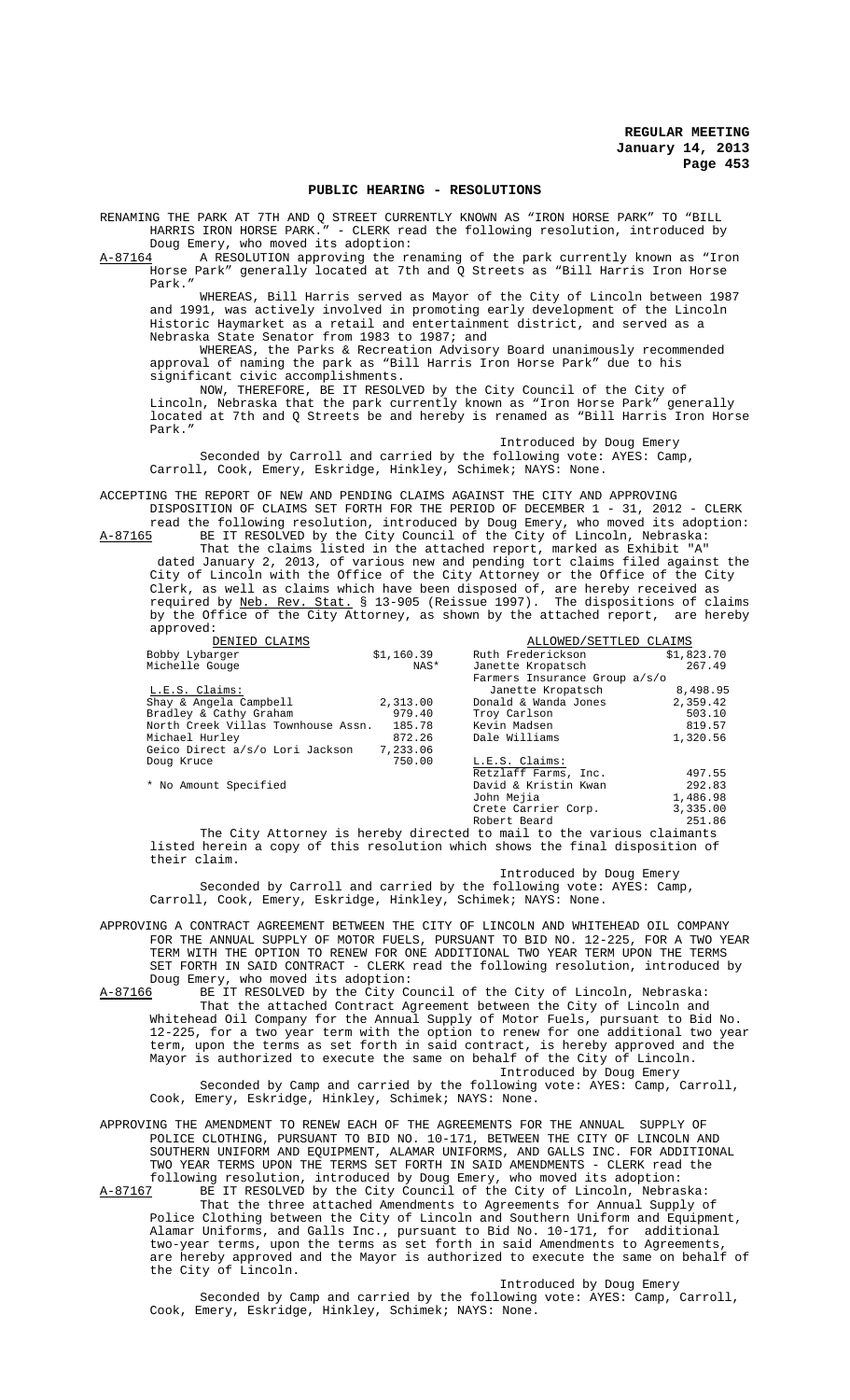APPROVING A CONTRACT FOR CONSTRUCTION DESIGN SERVICES BETWEEN THE CITY OF LINCOLN AND OLSSON ASSOCIATES FOR ENGINEERING AND RELATED PROFESSIONAL SERVICES FOR THE CONSTRUCTION DESIGN OF TWO BIORETENTION WATER QUALITY FEATURES UPSTREAM FROM SOUTH STREET IN ANTELOPE PARK, CITY PROJECT NO. 705335C - CLERK read the following resolution, introduced by Doug Emery, who moved its adoption: A-87168 BE IT RESOLVED by the City Council of the City of Lincoln, Nebraska: That the attached Contract for Construction Design Services between the City of Lincoln and Olsson Associates for engineering and related professional services for the construction design of two bioretention water quality features upstream from South Street in Antelope Park, in accordance with the terms, conditions and assurances contained in said Contract for Construction Design Services is hereby approved and the Mayor is hereby authorized to execute the Contract for Construction Design Services on behalf of the City. The City Clerk is directed to return an executed copy of the Contract for Construction Design Services to Ben Higgins with Public Works, who will forward the Contract for Construction Design Services to Olsson Associates.

Introduced by Doug Emery Seconded by Carroll and carried by the following vote: AYES: Camp, Carroll, Cook, Emery, Eskridge, Hinkley, Schimek; NAYS: None.

APPROVING AN AGREEMENT BETWEEN THE CITY OF LINCOLN AND HAVELOCK BUSINESS ASSOCIATION FOR THE REPLACEMENT OF THE HAVELOCK SIGN IN THE SOUTHEAST CORNER OF THE INTERSECTION OF SUPERIOR STREET, CORNHUSKER HIGHWAY AND HAVELOCK AVENUE - CLERK read the following resolution, introduced by Doug Emery, who moved its adoption:<br>A-87169 WHEREAS, the City of Lincoln is desirous of entering into an Agreement

WHEREAS, the City of Lincoln is desirous of entering into an Agreement with the Havelock Business Association for the replacement of a City owned sign in the southeast corner of the intersection of Superior Street, Cornhusker Highway and Havelock Avenue promoting and directing travelers to the Havelock area and for the Havelock Business Association to assume the responsibility for the management and maintenance of the sign.

 NOW, THEREFORE, BE IT RESOLVED by the City Council of the City of Lincoln, Nebraska:

That the Agreement between the City of Lincoln, Nebraska and the Havelock Business Association, a copy of which is attached hereto, marked as Attachment "A", and made a part hereof by reference, for the removal of an existing City owned sign and the construction of a new sign in the southeast corner of the intersection of Superior Street, Cornhusker Highway and Havelock Avenue and to provide for the Havelock Business Association to assume the responsibility for the management and maintenance of the sign, upon the terms and conditions set forth in said Agreement, is hereby accepted and approved, and the Mayor is authorized to execute said Agreement on behalf of the City.

The City Clerk is hereby directed to transmit a fully executed copy of said Agreement to Brad Schmeichel, Urban Development Department, for transmittal to the Havelock Business Association.

Introduced by Doug Emery Seconded by Carroll and carried by the following vote: AYES: Camp, Carroll, Cook, Emery, Eskridge, Hinkley, Schimek; NAYS: None.

APPROVING A CONSERVATION EASEMENT AGREEMENT BETWEEN LANCASTER COUNTY AGRICULTURAL SOCIETY, INC., THE CITY OF LINCOLN AND THE LOWER PLATTE SOUTH NATURAL RESOURCES DISTRICT TO PRESERVE AND PROTECT FLOODPLAINS, WETLANDS, NATURAL DRAINAGEWAYS, AND TREE MASSES OVER 7.83 ACRES OF PROPERTY GENERALLY LOCATED AT NORTH 84TH STREET AND HAVELOCK AVE - CLERK read the following resolution, introduced by Doug Emery, who moved its adoption:<br>A-87170 WHEREAS, The City of Lincoln

WHEREAS, The City of Lincoln and the Lower Platte South Natural Resource District desire to acquire a conservation easement from Lancaster County Agricultural Society, Inc. to preserve and protect floodplains, wetlands, natural drainageways, and tree masses over 7.83 acres of property generally located at North 84th Street and Havelock Avenue and legally described as: a portion of Lot 38 in the Northeast Quarter of Section 11, Township 10 North, Range 7 East of the 6th P.M., and more particularly described in Exhibit "A" attached hereto; and

WHEREAS, conveyance of this conservation easement to the City of Lincoln and the Lower Platte South Natural Resources District would further the goals of the Comprehensive Plan relating to preserving the flood storage capacity by restricting the development of the property.

WHEREAS, the Planning Commission found this proposed conservation easement to be in conformity with the Comprehensive Plan as approved by Resolution No. PC-01311 on December 12, 2012.

NOW, THEREFORE, BE IT RESOLVED by the City Council of the City of Lincoln, Nebraska:

That the Lancaster County Agricultural Society, Inc.'s offer to grant a conservation easement to the City of Lincoln and the Lower Platte South Natural Resources District over the property legally described above and in accordance with the terms of the Conservation Easement Agreement, attached hereto and marked as Attachment "A", is hereby accepted and approved.

BE IT FURTHER RESOLVED that the Mayor is authorized to execute the Conservation Easement Agreement on behalf of the City of Lincoln, Nebraska. BE IT FURTHER RESOLVED that the City Clerk is directed to return the

original Conservation Easement to Ben Higgins, Public Works and Utilities, for recording with the Register of Deeds.

Introduced by Doug Emery

Seconded by Carroll and carried by the following vote: AYES: Camp, Carroll, Cook, Emery, Eskridge, Hinkley, Schimek; NAYS: None.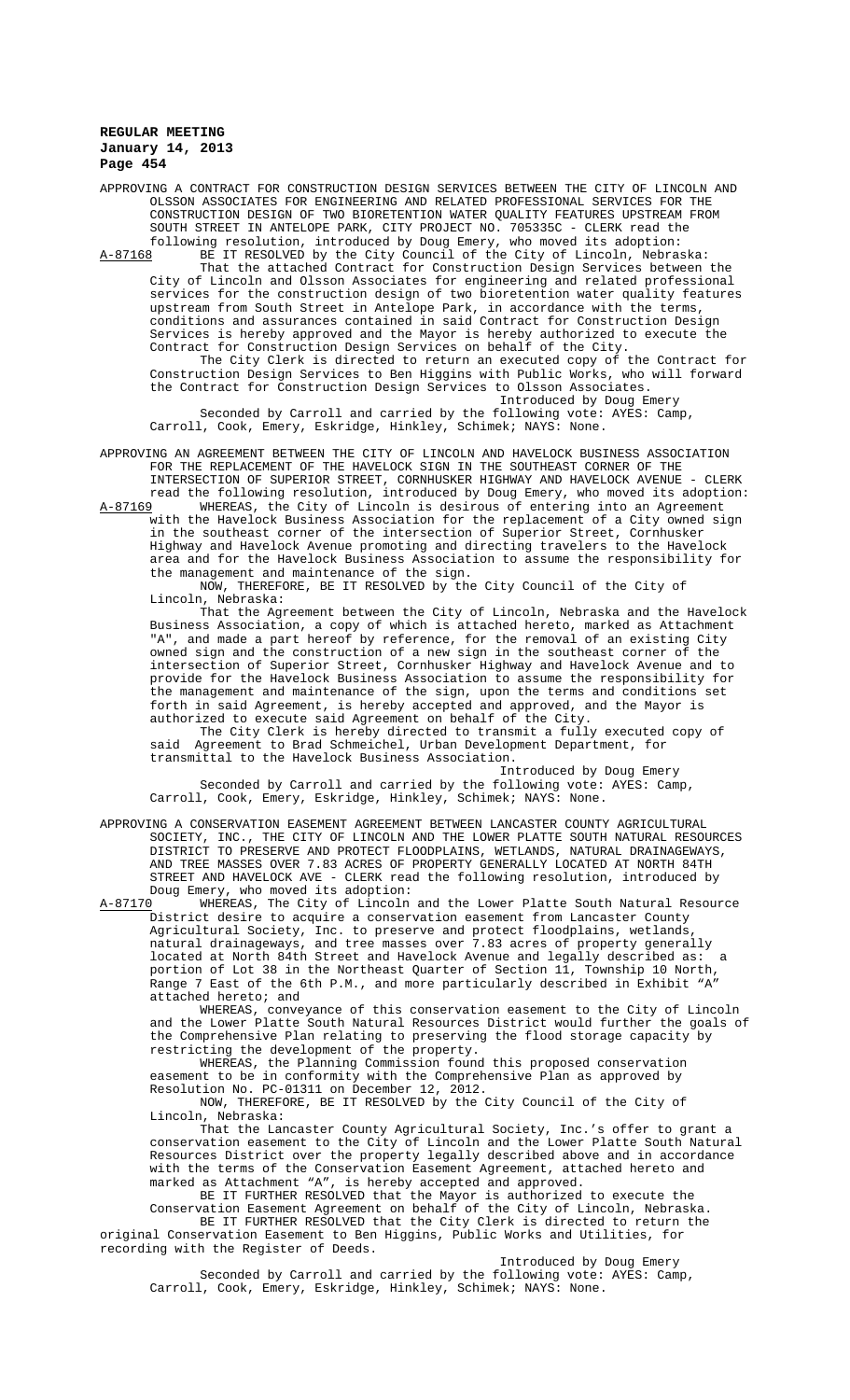COMP. PLAN AMENDMENT 12004 - AMENDING THE 2040 LINCOLN-LANCASTER COUNTY COMPREHENSIVE PLAN BY CHANGING THE LANCASTER COUNTY AND LINCOLN AREA FUTURE LAND USE PLANS FROM GREEN SPACE TO INDUSTRIAL ON APPROXIMATELY 11 ACRES OF PROPERTY AT N.W. 44TH STREET AND W. WEBSTER STREET - CLERK read the following resolution, introduced by Doug Emery, who moved its adoption:

A-87171 WHEREAS, the Planning Director, on behalf of Sadoff Iron and Metals has made application to amend the 2040 Lincoln-Lancaster County Comprehensive Plan to change the land designation in the Lancaster County and Lincoln Area Future Land Use Plans from Green Space to Industrial for approximately 11 acres of land generally located at N.W. 44th Street and W. Webster Street and to make associated amendments to the Comprehensive Plan; and

WHEREAS, the Lincoln City - Lancaster County Planning Commission has recommended approval of the requested change from Green Space to Industrial. NOW, THEREFORE, BE IT RESOLVED by the City Council of the City of Lincoln, Nebraska that the 2040 Lincoln-Lancaster County Comprehensive Plan be and the same is hereby amended in the following manner:<br>1. Amend the Lancaster County Future Land Use

Amend the Lancaster County Future Land Use Plan on pages 1.8 and 12.2, and the Lincoln Area Future Land Use Plan on pages 1.9 and 12.3 to reflect Industrial land use on approximately 11 acres of land generally located at N.W. 44th Street and W. Webster Street from Green Space to Industrial use as shown on Attachment "A".

BE IT FURTHER RESOLVED that all other maps, figures, and plans where the land use map is displayed and other references in said plan which may be affected by the above-specified amendment be, and they hereby are amended to conform with such specific amendments.

Introduced by Doug Emery Seconded by Carroll and carried by the following vote: AYES: Camp, Carroll, Cook, Emery, Eskridge, Hinkley, Schimek; NAYS: None.

MISC. NO. 12014 - DECLARING THE 18TH AND Q STREETS REDEVELOPMENT AREA, AN APPROXIMATELY 4.7 ACRES GENERALLY BOUNDED BY Q STREET, R STREET, N. 18TH STREET AND N. ANTELOPE VALLEY PARKWAY, AS BLIGHTED AND SUBSTANDARD - CLERK read the following resolution, introduced by Doug Emery, who moved its adoption:

WHEREAS, it is desirable and in the public interest that the City of Lincoln, Nebraska, a municipal corporation and a city of the primary class, undertake and carry out urban redevelopment projects in areas of the City which are determined to be substandard and blighted and in need of redevelopment; and WHEREAS, Chapter 18, Article 21, Nebraska Reissue Revised Statutes of 1943, as amended, known as the Community Development Law, is the urban renewal and redevelopment law for the State of Nebraska and prescribes the requirements and procedures for the planning and implementation of urban redevelopment projects; and

WHEREAS, the City in accordance with its Home Rule Charter and the laws of the State of Nebraska applicable to cities of the primary class has duly prepared and approved a general plan for the development of the City known as its Comprehensive Plan, all as required by Section 18-2110, R.R.S. 1943; and

WHEREAS, this Council has received and duly considered evidence relating to the present condition of the 18th and Q Redevelopment Area, generally bounded by Q Street, R Street, N. 18th Street, and N. Antelope Valley Parkway, as shown and described on Attachment "A" (entitled 18th and Q Streets Redevelopment Area Blight and Substandard Determination Study); and

WHEREAS, this Council has received and duly considered other evidence, including evidence relating to the scope and limitations of the nearby redevelopment plans in the area, and the inability of the other plans to effectively remedy the substandard and blighted conditions;

WHEREAS, Article 8, Section 12 of the Constitution of the State of Nebraska requires that said area must be found to be both substandard and blighted in order for tax increment financing to be used in said area; and

WHEREAS, Section 18-2109, R.R.S. 1943, as amended, requires that prior to the preparation by the City of an urban redevelopment plan for a redevelopment project for the 18th and Q Streets Redevelopment Area, this Council as governing body of the City, by resolution, after review and recommendation from the Lincoln City Lancaster County Planning Commission, find and determine that said area is both a substandard and blighted area as defined in said Community Development Law, and in need of redevelopment; and

WHEREAS, on November 30, 2012, notice of public hearing was mailed, postage prepaid, to the president or chairperson of the governing body of each county, school district, community college, educational service unit, and natural resource district in which the real property subject to such plan is located and whose property tax receipts would be directly affected and to all registered neighborhood associations located in whole or in part within a one mile radius of the area to be redeveloped setting forth the time, date, place, and purpose, of the public hearing to be held on December 12, 2012, before the Lincoln City - Lancaster County Planning Commission regarding the proposed determination that the 18th and Q Streets Redevelopment Area be declared a blighted and substandard area as defined in the Nebraska Community Development Law, a copy of said notice and list of said registered neighborhood associations having been attached hereto as Attachment "B" and "C" respectively; and

WHEREAS, the Lincoln City-Lancaster County Planning Commission on December 12, 2012 recommended that the 18th and Q Streets Redevelopment Area be found to be both a substandard and blighted area as defined in said Community Development Law and the evidence demonstrates that said 18th and Q Streets Redevelopment Area as shown and described on Attachment "A" constitutes both a substandard and blighted area as defined in said Community Development Law, which area is in need of redevelopment.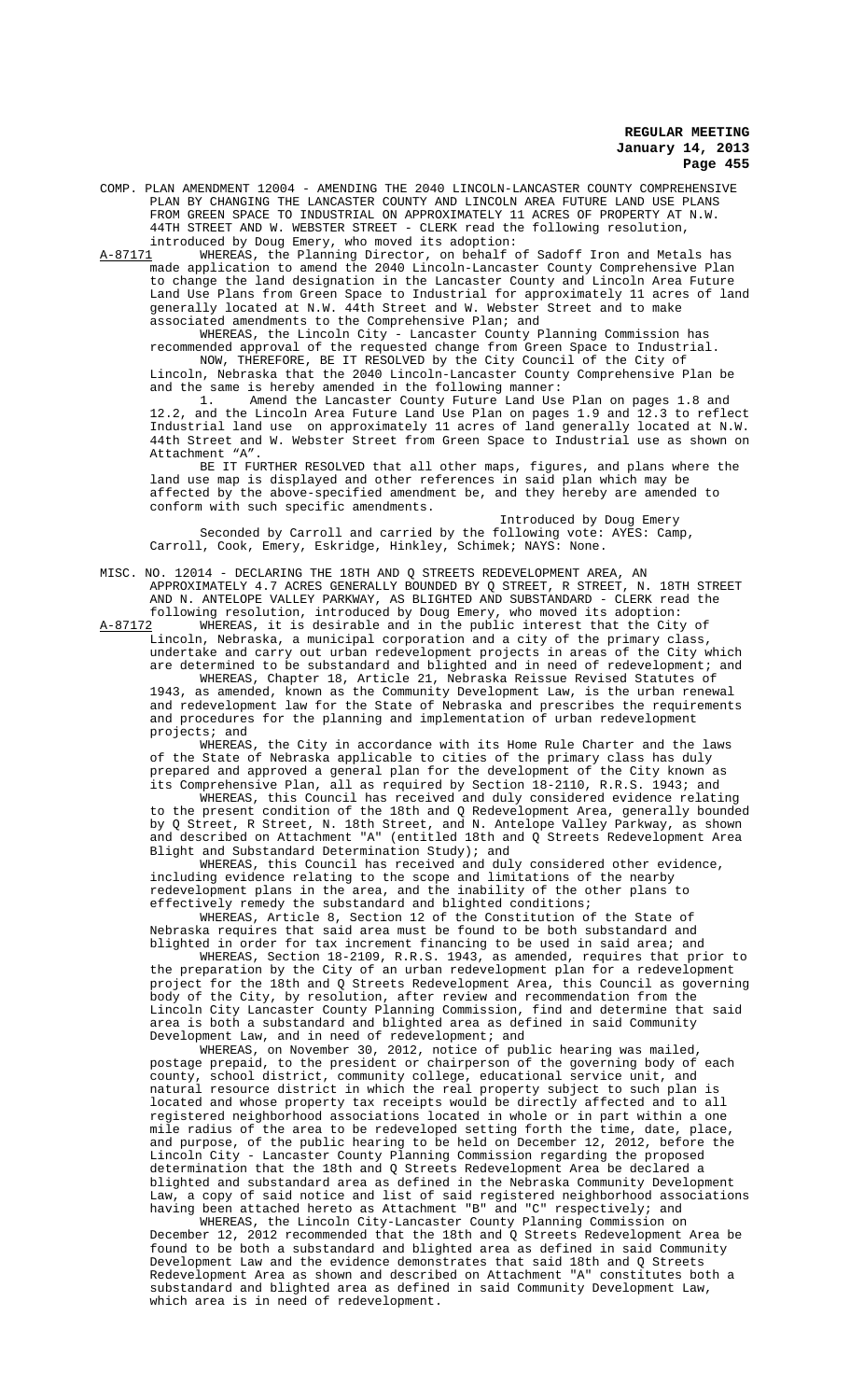WHEREAS, on December 28, 2012 a notice of public hearing was mailed, postage prepaid, to the foregoing governing bodies and registered neighborhood associations setting forth the time, date, place, and purpose of the public hearing before the City Council to be held on January 14, 2013 regarding the proposed determination that the 18th and Q Streets Redevelopment Area be declared a blighted and substandard area as defined in the Nebraska Community Development Law, a copy of said notice having been attached hereto as Attachment "D"; and

WHEREAS, on December 28, 2012 and January 4, 2013 a notice of public hearing was published in the Lincoln Journal Star newspaper, setting forth the time, date, place, and purpose of the public hearing to be held on January 14, 2013 regarding the proposed determination that the 18th and Q Streets Redevelopment Area be declared a blighted and substandard area as defined in the Nebraska Community Development Law, a copy of such notice having been attached hereto and marked as Attachment "E"; and

WHEREAS, on January 14, 2013 in the City Council Chambers of the County City Building, 555 South 10th Street, Lincoln, Nebraska, the City Council held a public hearing relating to the proposed determination that the 18th and Q Streets Redevelopment Area be declared a blighted and substandard area as defined in the Nebraska Community Development Law and all interested parties were afforded at such public hearing a reasonable opportunity to express their views respecting said proposed plan; and

WHEREAS, the City Council has duly considered all statements made and materials submitted relating to said proposed determination. NOW, THEREFORE, BE IT RESOLVED by the City Council of the City of

Lincoln, Nebraska: 1. That it is hereby found and determined that substandard and blighted conditions exist as set forth and discussed in Attachment "A" (entitled 18th and Q Streets Redevelopment Area Blight and Substandard Determination Study) attached hereto and incorporated herein as though fully set forth verbatim.

2. That it is hereby found and determined that the 18th and Q Streets Redevelopment Area as shown and described on Attachment "A", constitutes both a substandard and blighted area as defined by subsections (10) and (11), respectively, of Section 18-2103, R.R.S. 1943, as amended, and that said area is in need of redevelopment.<br>3. That it is h

That it is hereby found and determined that said area is an eligible site for redevelopment projects under the provision of Chapter 18, Article 21, Nebraska Revised Statutes of 1943, as amended.

4. That the elimination of said substandard and blighted conditions under the authority of the Community Development Law is found to be a public purpose and in the public interest.<br>5. That such substandard

That such substandard and blighted conditions are beyond remedy and control solely by regulatory process and the exercise of police power and cannot be dealt with effectively by the ordinary operations or private enterprise without the aid provided by the Community Development law, specifically including Tax Increment Financing.

BE IT FURTHER RESOLVED that the Department of Urban Development as the duly designated community development agency for the City of Lincoln is hereby authorized and directed to immediately proceed with the preparation of a new redevelopment plan and associated projects for the 18th and Q Streets Redevelopment Area, which plan shall be prepared in accordance with the requirements and procedures of said Chapter 18, Article 21, for ultimate review and consideration by this Council.

Introduced by Doug Emery Seconded by Carroll and carried by the following vote: AYES: Carroll, Cook, Emery, Eskridge, Hinkley, Schimek; NAYS: Camp.

APPROVING A FUNDING AGREEMENT BETWEEN THE CITY AND THE NEBRASKA DEPT. OF ROADS FOR THE USE OF FEDERAL SURFACE TRANSPORTATION PROGRAM FUNDS FOR CONSTRUCTION ENGINEERING COSTS FOR THE S.W. 40TH STREET PROJECT (STATE PROJECT NO. STPN-BR-TMT-5267(1), CN 12744, CITY PROJECT NO. 700132)- CLERK read the following resolution,

introduced by Doug Emery, who moved its adoption:

A-87173 BE IT RESOLVED by the City Council of the City of Lincoln, Nebraska: That the attached Agreement between the City of Lincoln and the State of Nebraska Department of Roads for the use of Federal Surface Transportation Program Funds for construction engineering costs for the S.W. 40th Street Project, Project No. STPN-BR-TMT-5267(1), CN 12744, City Project No. 700132, in accordance with the terms and conditions contained in said Agreement, is hereby approved and the Mayor is authorized to execute the same on behalf of the City of Lincoln.

The City Clerk is directed to return the executed copy of the Agreement to Devin Biesecker, Engineering Services, Department of Public Works & Utilities, for transmittal and execution by the State Department of Roads.

Introduced by Doug Emery Seconded by Carroll and carried by the following vote: AYES: Camp, Carroll, Cook, Emery, Eskridge, Hinkley, Schimek; NAYS: None.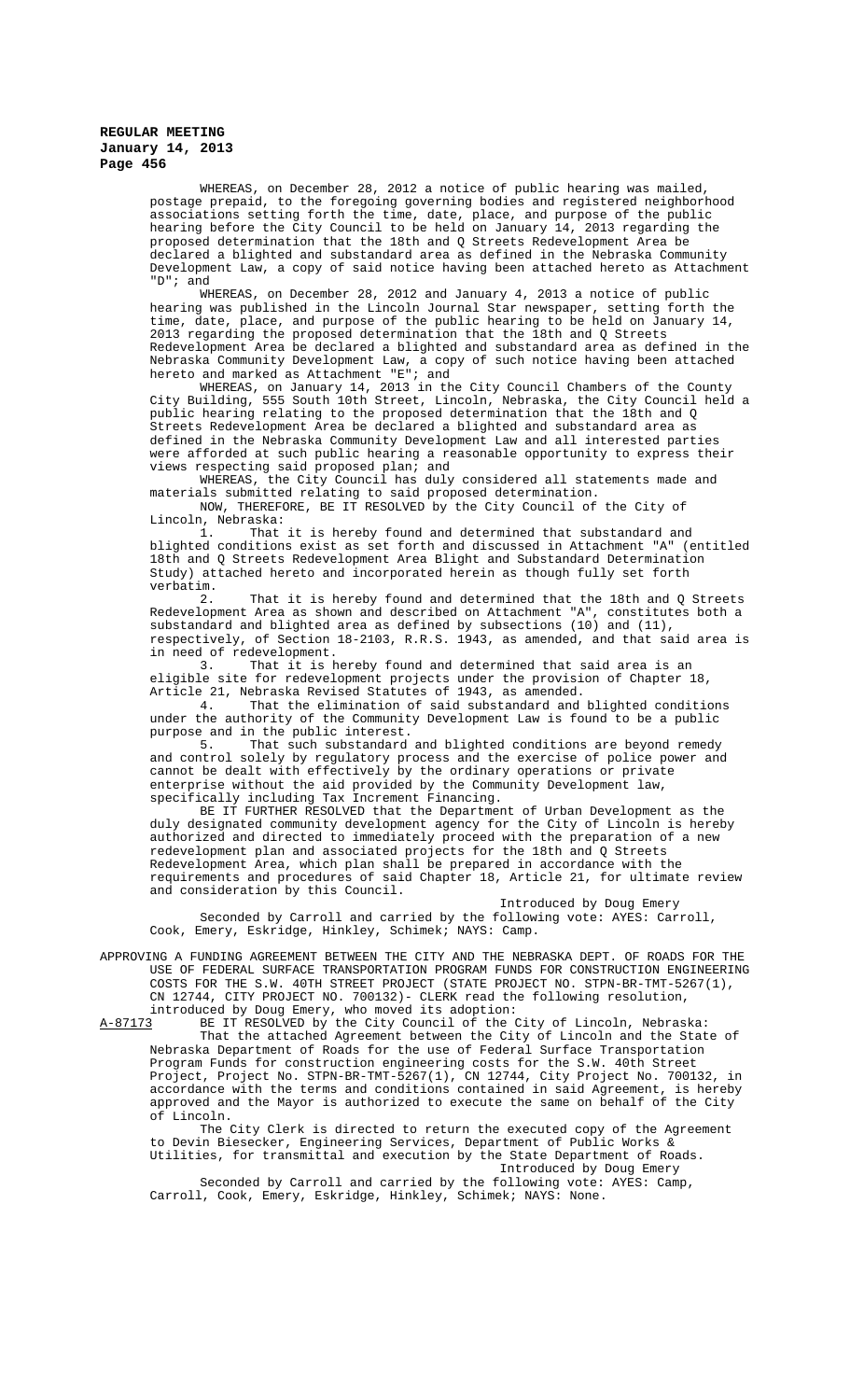- APPROVING A CONSTRUCTION ENGINEERING SERVICES AGREEMENT BETWEEN THE CITY AND THE NEBRASKA DEPT. OF ROADS FOR THE USE OF FEDERAL SURFACE TRANSPORTATION PROGRAM FUNDS FOR CONSTRUCTION ENGINEERING COSTS FOR THE 27TH AND LEIGHTON VIADUCT PROJECT (STATE PROJECT NO. LCLC-5231(13), CN 13137, CITY PROJECT NO. 540023)- CLERK read the following resolution, introduced by Doug Emery, who moved its adoption:<br><u>A-87174</u> BE
	- BE IT RESOLVED by the City Council of the City of Lincoln, Nebraska: That the attached Agreement between the City of Lincoln and the State of Nebraska Department of Roads for the use of Federal Surface Transportation Program Funds for construction engineering costs for the 27th and Leighton Viaduct Project, Project No. LCLC-5231(13), CN 13137, City Project No. 540023, in accordance with the terms and conditions contained in said Agreement, is hereby approved and the Mayor is authorized to execute the same on behalf of the City of Lincoln.

The City Clerk is directed to return the executed copy of the Agreement to Devin Biesecker, Engineering Services, Department of Public Works & Utilities, for transmittal and execution by the State Department of Roads. Introduced by Doug Emery

Seconded by Carroll and carried by the following vote: AYES: Camp, Carroll, Cook, Emery, Eskridge, Hinkley, Schimek; NAYS: None.

- APPROVING A PROGRAM AGREEMENT BETWEEN THE CITY AND THE NEBRASKA DEPT. OF ROADS FOR THE USE OF FEDERAL TRANSPORTATION PROGRAM FUNDS FOR PRELIMINARY ENGINEERING, RIGHT-OF-WAY EXPENSES, CONSTRUCTION, AND CONSTRUCTION ENGINEERING COSTS FOR THE 10TH AND SALT CREEK BRIDGE PROJECT (STATE PROJECT NO. LCLC-5215(3), CN 13233, CITY PROJECT NO. 540027)- CLERK read the following resolution, introduced by Doug Emery, who moved its adoption:
- A-87175 BE IT RESOLVED by the City Council of the City of Lincoln, Nebraska: That the attached Agreement between the City of Lincoln and the State of Nebraska Department of Roads for the use of Federal Transportation Program Funds for preliminary engineering, right-of-way expenses, construction, and construction engineering costs for the 10th and Salt Creek Bridge Project, Project No. LCLC-5215(3), CN 13233, City Project No. 540027, in accordance with the terms and conditions contained in said Agreement, is hereby approved and the Mayor is authorized to execute the same on behalf of the City of Lincoln.

The City Clerk is directed to return the executed copy of the Agreement to Kris Humphrey, Engineering Services, Department of Public Works & Utilities, for transmittal and execution by the State Department of Roads.

Introduced by Doug Emery Seconded by Carroll and carried by the following vote: AYES: Camp, Carroll, Cook, Emery, Eskridge, Hinkley, Schimek; NAYS: None.

# ORDINANCE - 3<sup>RD</sup> READING & RELATED RESOLUTIONS (as required)

APPROVING THE FIRST AMENDMENT TO MANAGEMENT AGREEMENT BETWEEN THE CITY OF LINCOLN AND SMG TO AMEND THE MANAGEMENT AGREEMENT DATED JUNE 7, 2012 TO DEFINE PRE-OPENING EXPENSES AND ADOPT A BUDGET FOR PRE-OPENING EXPENSES, TO MODIFY AND CLARIFY SMG'S INSURANCE OBLIGATIONS AS REIMBURSABLE EXPENSES AND TO AMEND THE COMMENCEMENT DATE OF THE TERM - CLERK read the following ordinance, introduced by Jonathan Cook, accepting and approving the First Amendment to Management Agreement between the City of Lincoln, Nebraska and SMG to amend the Management Agreement dated June 7, 2012 to define pre-opening expenses and adopt a budget for pre-opening expenses, to modify and clarify SMG's insurance obligations as Reimbursable Expenses and to amend the commencement date of the term, the third time.

COOK Moved to pass the ordinance as read.

Seconded by Carroll and carried by the following vote: AYES: Camp,

Carroll, Cook, Emery, Eskridge, Hinkley, Schimek; NAYS: None. The ordinance, being numbered **#19820**, is recorded in Ordinance Book #28, Page .

AMENDING SECTION 17.08.070 TO REFLECT THE RENAMING OF BILL HARRIS IRON HORSE PARK.  $(12/17/12$  - TO HAVE ACTION ONLY ON  $1/14/13$ ) - PRIOR to reading:

CARROLL Moved to amend Bill No. 12-157B in the following manner: 1. on page 1, line 3, after the name "Bill Harris" insert the words

Iron Horse. 2. On page 1, line 15, after the name "Bill Harris" insert the words Iron Horse.

Seconded by Cook and carried by the following vote: AYES: Camp, Carroll, Cook, Emery, Eskridge, Hinkley, Schimek; NAYS: None.

CLERK Read the following ordinance, introduced by Eugene Carroll, amending Chapter 12.08 of the Lincoln Municipal Code, relating to General Rules and Regulations for Parks, by amending Section 12.08.070 to reflect the renaming of Bill Harris Iron Horse Park; and repealing Section 12.08.070 of the Lincoln Municipal Code as hitherto existing, the third time.<br>CARROLL Moved to pass the ordinance as amended.

CARROLL Moved to pass the ordinance as amended.

Seconded by Schimek and carried by the following vote: AYES: Camp, Carroll, Cook, Emery, Eskridge, Hinkley, Schimek; NAYS: None.

The ordinance, being numbered **#19821**, is recorded in Ordinance Book #28, Page .

ORDINANCES - 1<sup>st</sup> READING & RELATED RESOLUTIONS (as required) - NONE